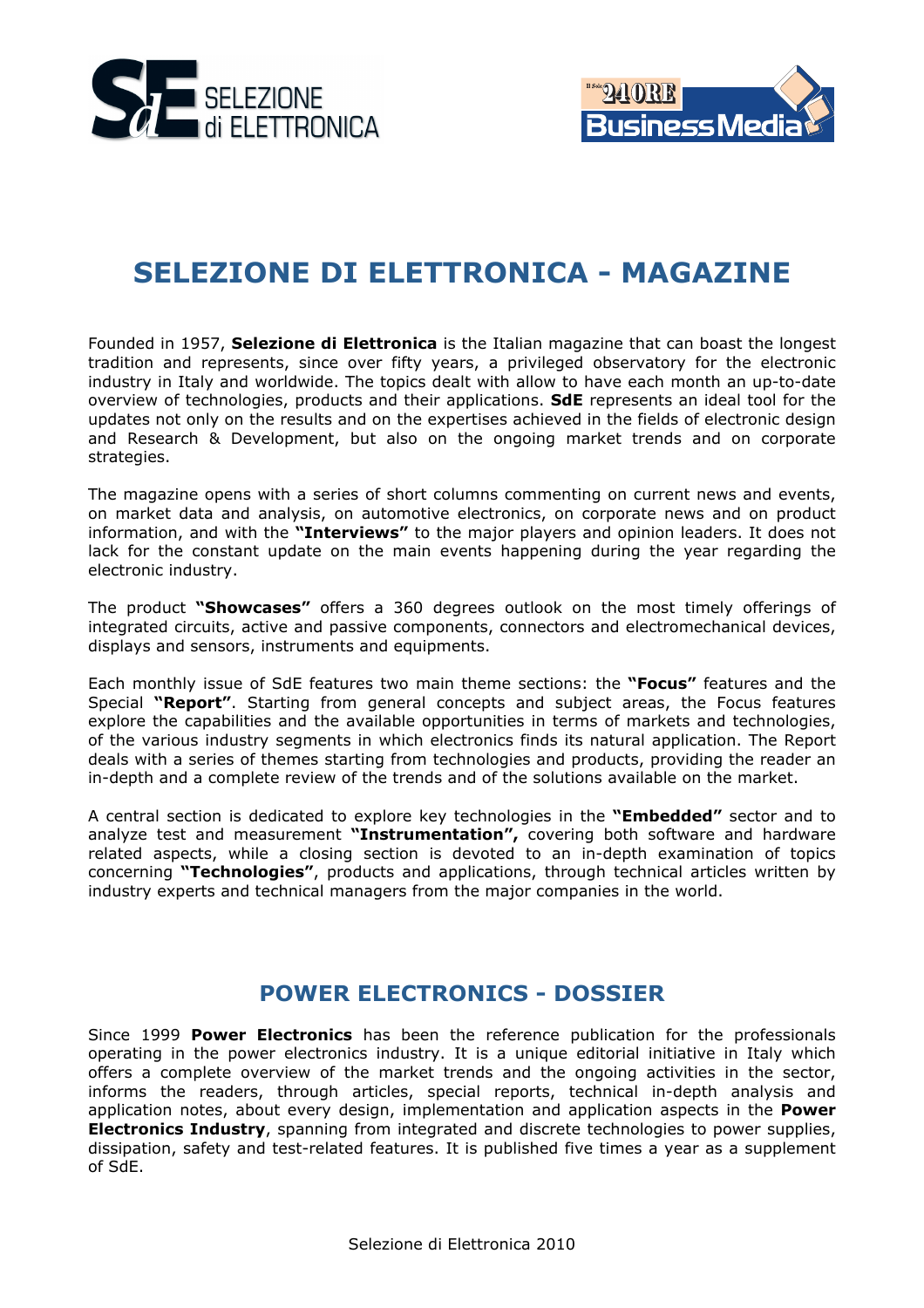



## **Selezione di Elettronica – 2010 EDITORIAL FEATURES**

#### **COLUMNS**

- **FIRST PAGE** Editor's comment on current events
- **MARKETS** Analyses on trends, forecasts, market research on semiconductor and electronics industry
- **COMPANIES** Information, news and business strategies, distribution and supply chain
- **SOLUTIONS** Products and technological solutions for electronics design engineers
- **AUTOMOTIVE** Technologies, research and trends in automotive electronics
- **AGENDA** Exhibitions, events and conferences

#### **SECTIONS**

**SPEAKING WITH…**Top managers' and opinion leaders' point of view

- **NEWS** Interviews to industry leaders, companies' profiles, events and exhibitions report, market trends and analyses
- **FOCUS COUS** Overview of emerging applications for microelectronic devices with the most interesting application case history *(see editorial plan)*
- **ON SHOW** Short technical overviews of the latest new products from around the world
- **REPORT** *(see editorial plan)* Special features dedicated to innovative products and technologies with overviews of technological solutions proposed by manufacturers
- **EMBEDDED** *(see editorial plan)* In-depth technical articles about embedded technologies applications
- **T&M** *(see editorial plan)* Product overview and in-depth tecnical articles about test and measurement equipments
- **TECHNOLOGIES** In-house written technical articles and features contributed from the global engineering community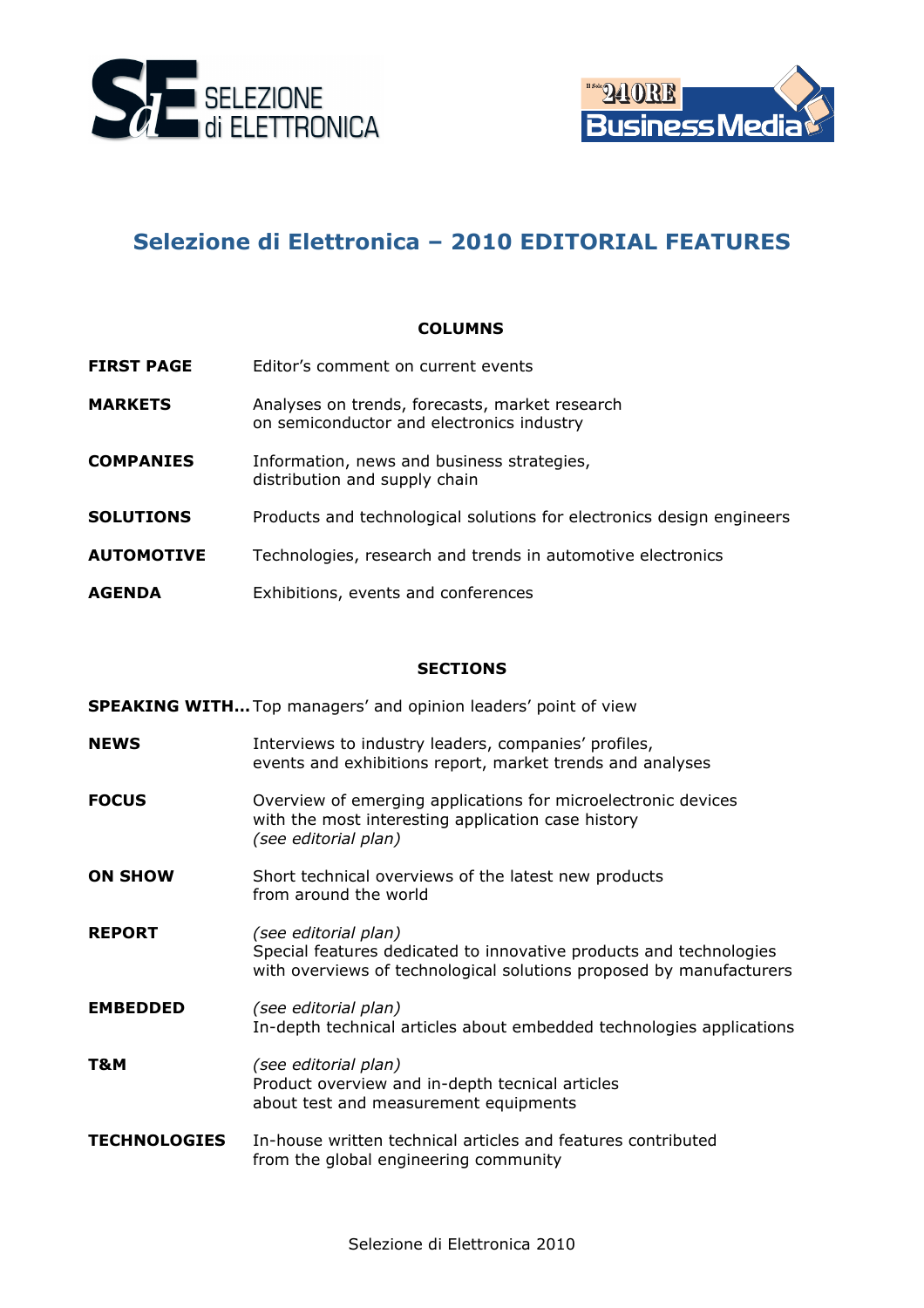



## **Selezione di Elettronica – 2010 HOT TOPICS**

| <b>Issue</b>     | <b>Report</b><br>(Technology)                  | <b>Focus</b><br>(Application)                  | <b>Embedded</b>                           | T&M                                                |
|------------------|------------------------------------------------|------------------------------------------------|-------------------------------------------|----------------------------------------------------|
| <b>January</b>   | <b>SENSORS &amp; MEMS</b>                      | <b>LIGHTING</b>                                | <b>Memory</b><br><b>Technologies</b>      | <b>Oscilloscopes</b>                               |
| <b>February</b>  | <b>DIGITAL SIGNAL</b><br><b>PROCESSORS</b>     | <b>AEROSPACE</b>                               |                                           |                                                    |
| <b>March</b>     | <b>PASSIVE DEVICES</b>                         | <b>DOMOTIC</b>                                 | <b>Web Services</b><br><b>Integration</b> | <b>Modular</b><br><b>Instruments</b>               |
| <b>April</b>     | <b>PLDs &amp; FPGAs</b>                        | <b>MULTIMEDIA</b>                              |                                           |                                                    |
| <b>May</b>       | <b>INTERCONNECTION</b><br><b>SYSTEMS</b>       | <b>DISTRIBUTION</b>                            | <b>Biometrics</b><br><b>Technologies</b>  | <b>Rf &amp; Microwave</b><br><b>Test</b>           |
| <b>June</b>      | <b>LEDS &amp; DISPLAYS</b>                     | <b>CAR INFOTAINMENT</b>                        |                                           |                                                    |
| <b>July</b>      | <b>RF &amp; MICROWAVE</b><br><b>COMPONENTS</b> | <b>ENVIRONMENTAL</b><br><b>ISSUE</b>           | <b>Human Machine</b><br><b>Interfaces</b> | <b>Data Acquisition</b>                            |
| <b>September</b> | <b>IDE &amp; EDA TOOLS</b>                     | <b>INDUSTRIAL</b>                              |                                           |                                                    |
| <b>October</b>   | <b>MEMORIES</b>                                | <b>MEDICAL</b><br><b>EQUIPMENTS</b>            | <b>Speech</b><br><b>Technologies</b>      | Logic/Spectrum<br><b>Analyzers</b><br>& Generators |
| <b>November</b>  | <b>MCUs &amp; MPUs</b>                         | <b>AUTOMOTIVE</b>                              |                                           |                                                    |
| <b>December</b>  | <b>ANALOG ICS</b>                              | <b>WIRELESS &amp;</b><br><b>RADIOFREQUENCY</b> | Mems e deeply-<br>embedded                | <b>Automated Test</b><br><b>Equipments</b>         |

## **Power Electronics – 2010 HOT TOPICS**

| <b>Issue</b>     | <b>Report</b>                           | <b>Focus</b>                                       |
|------------------|-----------------------------------------|----------------------------------------------------|
| <b>February</b>  | <b>IGBT, MOSFET &amp; POWER MODULES</b> | <b>RENEWABLE ENERGIES:</b><br><b>PHOTOVOLTAICS</b> |
| <b>April</b>     | <b>POWER MEASUREMENTS</b>               | <b>MOTION CONTROL</b>                              |
| <b>June</b>      | <b>POWER SYSTEMS</b>                    | <b>ENERGY EFFICIENCY</b>                           |
| <b>September</b> | <b>POWER MANAGEMENT</b>                 | <b>THERMAL MANAGEMENT</b>                          |
| <b>November</b>  | <b>POWER COMPONENTS</b>                 | <b>RENEWABLE ENERGIES:</b><br><b>WIND POWER</b>    |